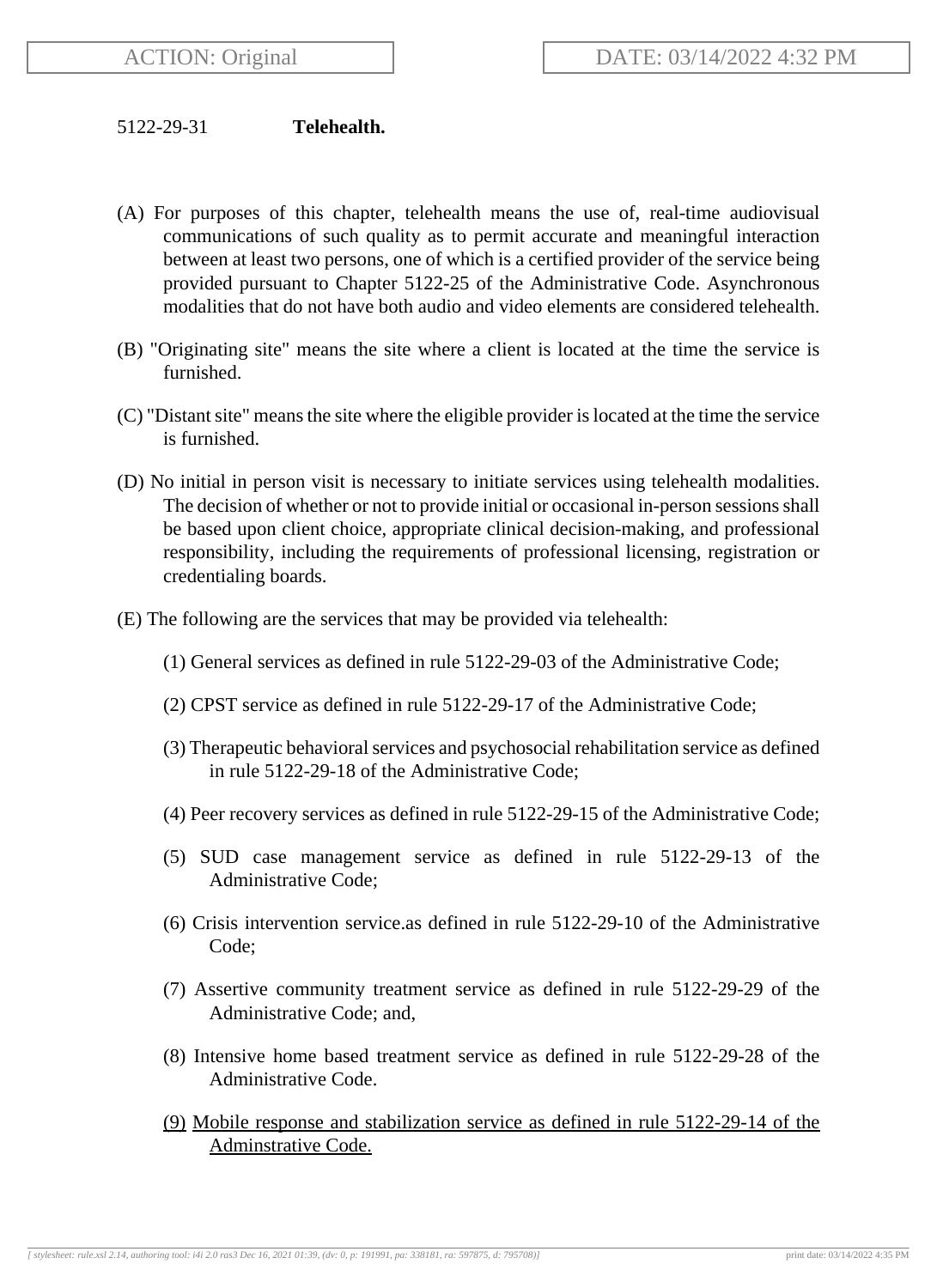- (F) Individuals receiving residential and withdrawal management substance use disorder services as defined in rule 5122-29-09 of the Administrative Code or mental health day treatment service as defined in rule 5122-29-06 of the Administrative Code may receive any of the component services listed in paragraph (E) of this rule through telehealth.
- (G) Progress notes as defined in rule 5122-27-04 of the Administrative Code must include documentation to reflect that the service was provided by telehealth.
- (H) The provider must have a written policy and procedure describing how they ensure that staff assisting clients with telehealth services or providing telehealth services are adequately trained in equipment usage.
- (I) Prior to providing services to a client by telehealth, an eligible provider of the service to be provided as listed in rule 5122-29-30 of the Administrative Code shall describe to the client the potential risks associated with receiving telehealth services, telehealth and document that the client was provided with the risks and agreed to assume those risks.
- (J) The risks to be communicated to the client pursuant to paragraph (H) of this rule must address at a minimum the following:
	- (1) Clinical aspects of receiving telehealth services;
	- (2) Security considerations when receiving telehealth services; and,
	- (3) Confidentiality considerations when receiving telehealth services.
- (K) It is the responsibility of the provider to assure contractually that any entity or individuals involved in the transmission of the information guarantee that the confidentiality of the information is protected. When the client chooses to receive services by telehealth at a client site that is not arranged for by the provider, e.g., at their home or that of a family or friend, the provider is not responsible for any breach of confidentiality caused by individuals present at the client site.
- (L) Providers shall have a contingency plan for providing services to clients when technical problems occur during a telehealth session.
- (M) Providers shall maintain, at a minimum, the following local resource information. For purposes of this rule, local means the area where the client indicates they reside and where they are receiving services as indicated in paragraph (P) of this rule.
	- (1) The local suicide prevention hotline if available or national suicide prevention hotline.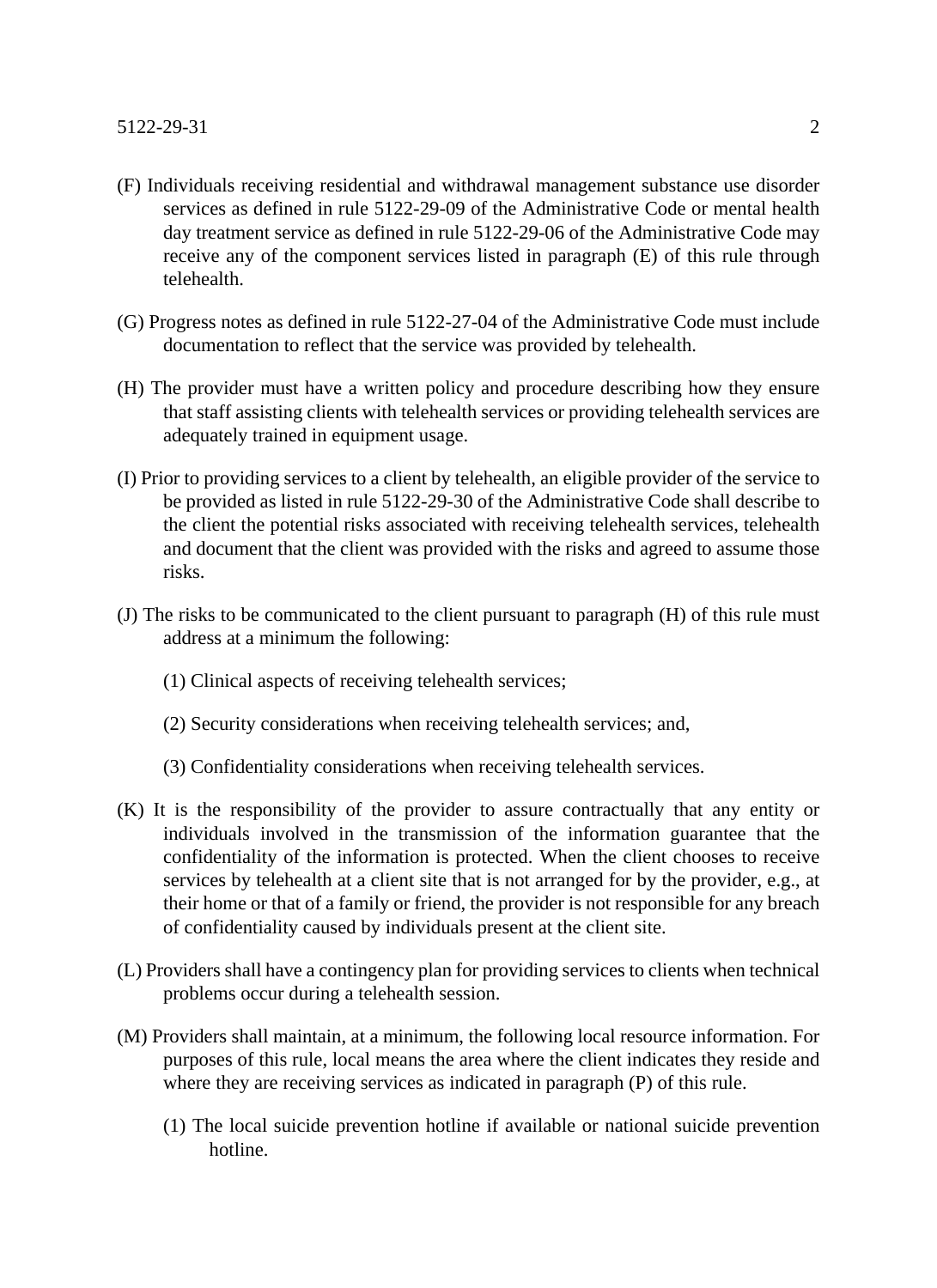(2) Contact information for the local police and fire departments.

The provider shall provide the client information on how to access assistance in a crisis, including one caused by equipment malfunction or failure.

- (N) For the purposes of meeting the requirements of paragraph (L) of this rule, providers shall require that the client provide the street address and city where they are receiving services prior to the first session utilizing interactive videoconferencing and update the address whenever the client site changes.
- (O) It is the responsibility of the provider to assure that equipment meets standards sufficient to:
	- (1) Assure confidentiality of communication;
	- (2) Provide for interactive videoconferencing communication between the practitioner and the client; and
	- (3) Assure videoconferencing picture and/or audio are sufficient to assure real-time interaction between the client and the provider and to assure the quality of the service provided.
- (P) All services provided by telehealth shall:
	- (1) Begin with the verification of the client through a name and password or personal identification number when services are being provided with a client (s), and
	- (2) Be provided in accordance all state and federal laws including the Health Insurance Portability and Accountability Act of 1996 (HIPAA) and 42 C.F.R. part 2 (January 1, 2020).
- (Q) Provider must have a physical location in Ohio or have access to a physical location in Ohio where individuals may opt to receive in person services rather than telehealth services.